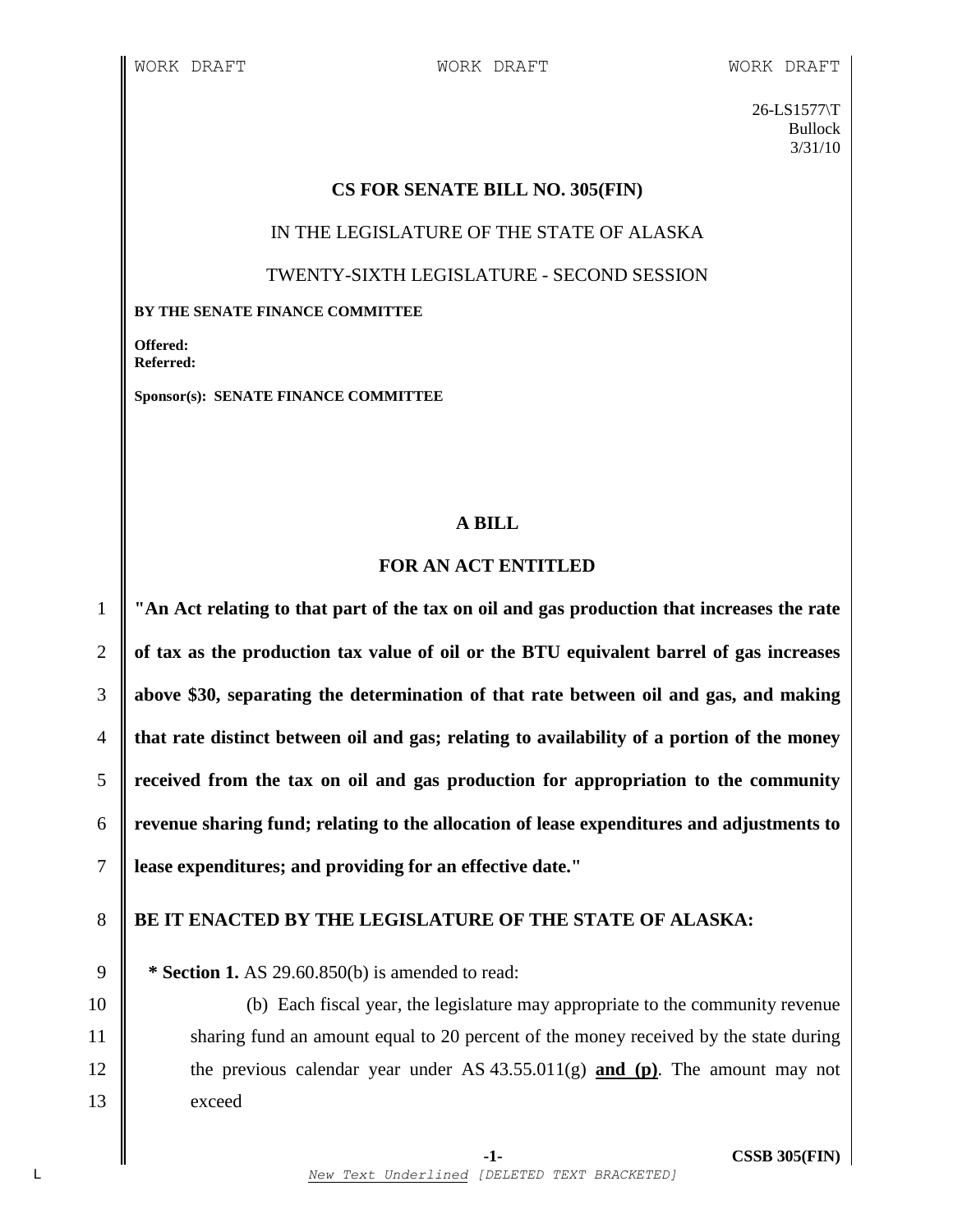1 (1) \$60,000,000; or 2 (2) the amount that, when added to the fund balance on June 30 of the previous fiscal year, equals \$180,000,000.  **\* Sec. 2.** AS 43.55.011(e) is amended to read: (e) There is levied on the producer of oil or gas a tax for all oil and gas produced each calendar year from each lease or property in the state, less any oil and gas the ownership or right to which is exempt from taxation or constitutes a 8 | landowner's royalty interest. Except as otherwise provided under  $(f)$ ,  $(i)$ ,  $(k)$ , and  $(o)$  of  $9 \parallel$  this section, the tax is equal to the sum of (1) the annual production tax value of the taxable oil and gas as  $\parallel$  calculated under AS 43.55.160(a)(1) multiplied by 25 percent; and 12 (2) the sum, over all months of the calendar year, of the tax amounts determined under **(A) subsection** (g) of this section**; and (B) subsection (p) of this section**.  **\* Sec. 3.** AS 43.55.011(g) is amended to read: (g) For each month of the calendar year for which the producer's average monthly production tax value under **AS 43.55.160(a)(2)(A) - (E) of a**  $\parallel$  [AS 43.55.160(a)(2) PER] BTU equivalent barrel of [THE] taxable oil and gas is more  $\parallel$  than \$30, the amount of tax for purposes of  $(e)(2)(A)$   $[(e)(2)]$  of this section is **determined by multiplying the monthly production tax value of the taxable oil [AND**  GAS] produced during the month**, gas produced during the month from a lease or property in the Cook Inlet sedimentary basin, and gas produced during the month from a lease or property outside the Cook Inlet sedimentary basin and used in the state** by the tax rate calculated as follows: 26 (1) if the producer's average monthly production tax value **under AS 43.55.160(a)(2)(A) - (E) of a** [PER] BTU equivalent barrel of [THE] taxable oil 28 and gas for the month is not more than \$92.50, the tax rate is 0.4 percent multiplied by the number that represents the difference between **the producer's** [THAT] average monthly production tax value **under AS 43.55.160(a)(2)(A) - (E) of a** [PER] BTU equivalent barrel **of taxable oil and gas** and \$30; or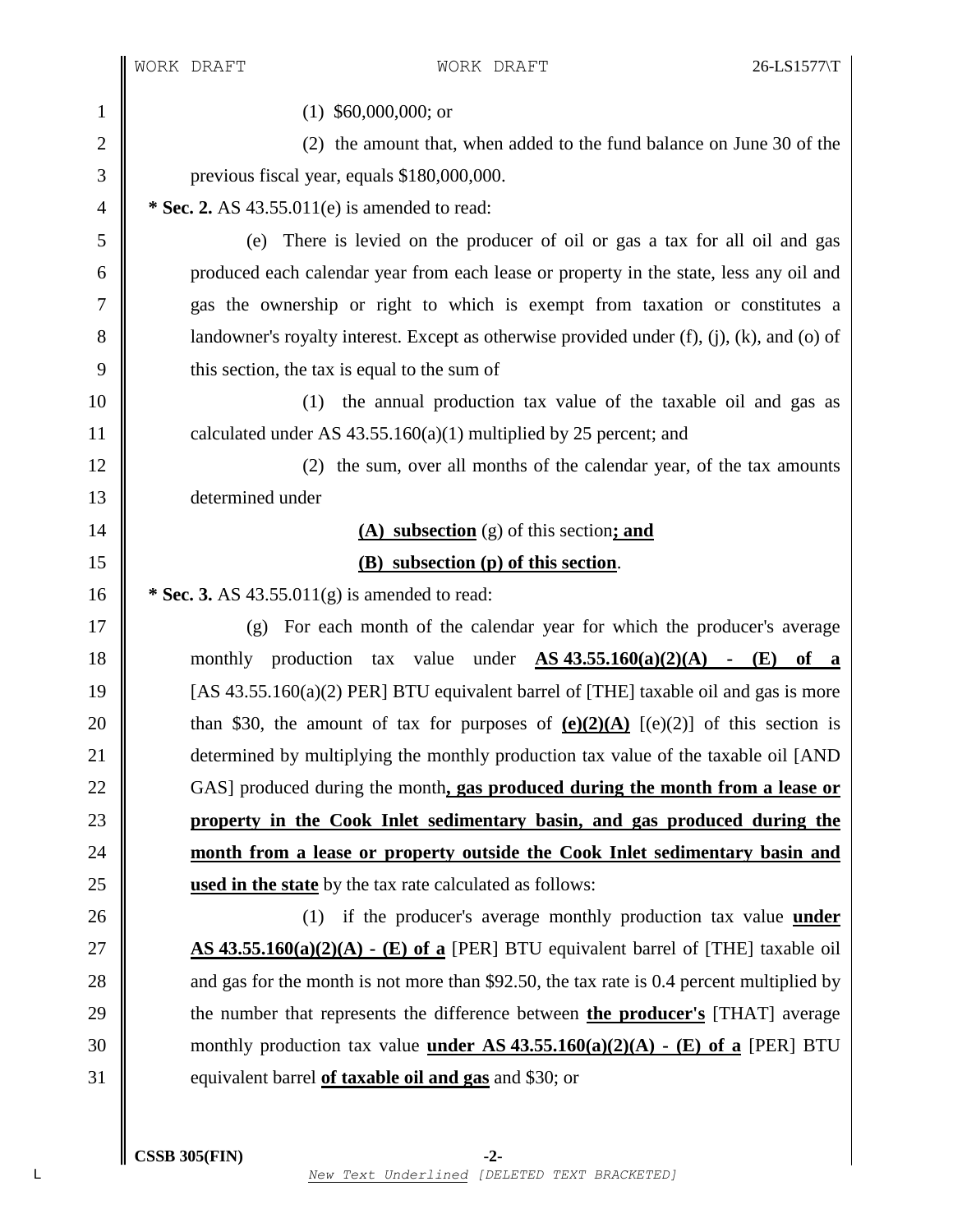(2) if the producer's average monthly production tax value **under AS 43.55.160(a)(2)(A) - (E) of a** [PER] BTU equivalent barrel of [THE] taxable oil 3 and gas for the month is more than \$92.50, the tax rate is the sum of 25 percent and the product of 0.1 percent multiplied by the number that represents the difference between the **producer's** average monthly production tax value **under AS**  $\overline{43.55.160(a)(2)(A)}$   $\cdot$  **(E)** of **a** [PER] BTU equivalent barrel of **taxable** oil **and gas**  $\parallel$  and \$92.50, except that the sum determined under this paragraph may not exceed 50 8 percent.

9 **\* Sec. 4.** AS 43.55.011 is amended by adding a new subsection to read:

10 (p) For each month of the calendar year for which the producer's average 11 monthly production tax value under AS  $43.55.160(a)(2)(F)$  and (G) of a BTU 12 equivalent barrel of taxable gas is more than \$30, the amount of tax on the production 13  $\parallel$  of gas for purposes of (e)(2)(B) of this section is determined by multiplying the 14 monthly production tax value of the taxable gas produced during the month other than 15 gas produced from a lease or property in the Cook Inlet sedimentary basin or gas 16 produced outside the Cook Inlet sedimentary basin and used in the state by the tax rate 17 | calculated as follows:

18 || (1) if the producer's average monthly production tax value under 19 AS 43.55.160(a)(2)(F) and (G) of a BTU equivalent barrel of taxable gas for the 20 month is not more than \$92.50, the tax rate is 0.4 percent multiplied by the number 21 **that represents the difference between the producer's average monthly production tax** 22 value under AS  $43.55.160(a)(2)(F)$  and (G) of a BTU equivalent barrel of gas and \$30;  $23 \parallel$  or

24 (2) if the producer's average monthly production tax value under 25 AS 43.55.160(a)(2)(F) and (G) of a BTU equivalent barrel of taxable gas for the 26 month is more than \$92.50, the tax rate is the sum of 25 percent and the product of 0.1 27 **percent multiplied by the number that represents the difference between the producer's** 28 average monthly production tax value under AS  $43.55.160(a)(2)(F)$  and (G) of a BTU 29 equivalent barrel of gas and \$92.50, except that the sum determined under this 30 paragraph may not exceed 50 percent.

31 **\* Sec. 5.** AS 43.55.020(a) is amended to read: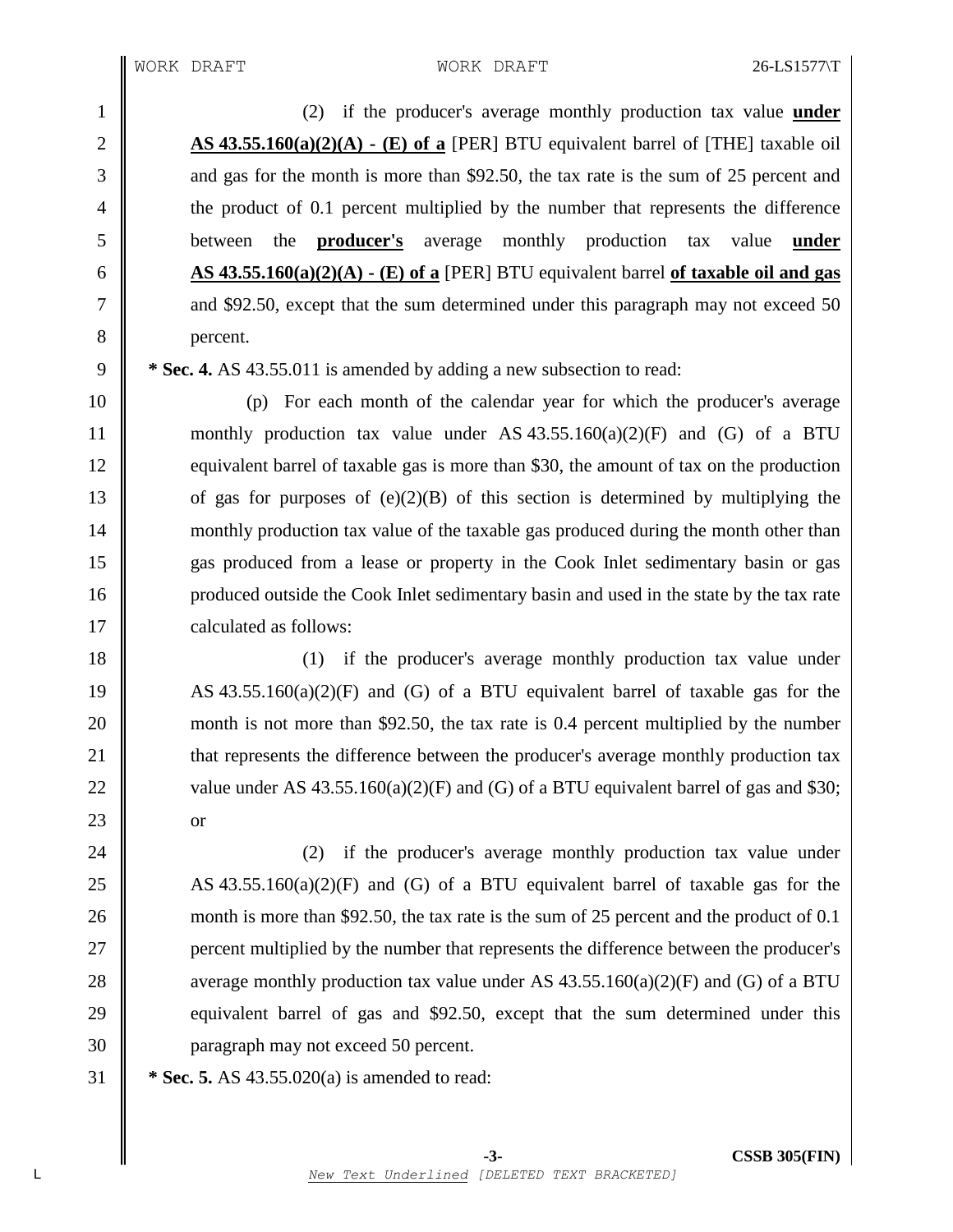1 (a) For a calendar year, a producer subject to tax under AS  $43.55.011(e)$  - (i) **and (p)** shall pay the tax as follows:

 (1) an installment payment of the estimated tax levied by 4 AS 43.55.011(e), net of any tax credits applied as allowed by law, is due for each month of the calendar year on the last day of the following month; except as otherwise provided under (2) of this subsection, the amount of the installment payment is the sum of the following amounts, less 1/12 of the tax credits that are allowed by law to be 8 applied against the tax levied by AS 43.55.011(e) for the calendar year, but the amount 9 of the installment payment may not be less than zero:

 (A) for oil and gas produced from leases or properties in the 11 State outside the Cook Inlet sedimentary basin but not subject to 12 AS 43.55.011(o), other than leases or properties subject to AS 43.55.011(f), the greater of

#### $14 \parallel$  (i) zero; or

 (ii) **an amount equal to** the sum of 25 percent and the **tax rate calculated for the month under AS** 43.55.011(g) multiplied by **the remainder obtained by subtracting 1/12 of the producer's adjusted**  lease expenditures for the calendar year of production **applicable to the oil produced by the producer from those leases and properties** 20 under AS 43.55.165 and 43.55.170 that are deductible for the leases or properties under AS 43.55.160**,** from the gross value at the point of 22 || production of the oil [AND GAS] produced from the leases or properties during the month for which the installment payment is calculated **added to the sum of 25 percent and the tax rate calculated for the month under AS 43.55.011(p) multiplied by the remainder obtained by subtracting 1/12 of the producer's adjusted lease expenditures for the calendar year of production applicable to the gas produced by the producer from those leases and properties under AS 43.55.165 and 43.55.170 that are deductible for the leases or properties under AS 43.55.160 from the gross value at the point of production of the gas produced from the leases**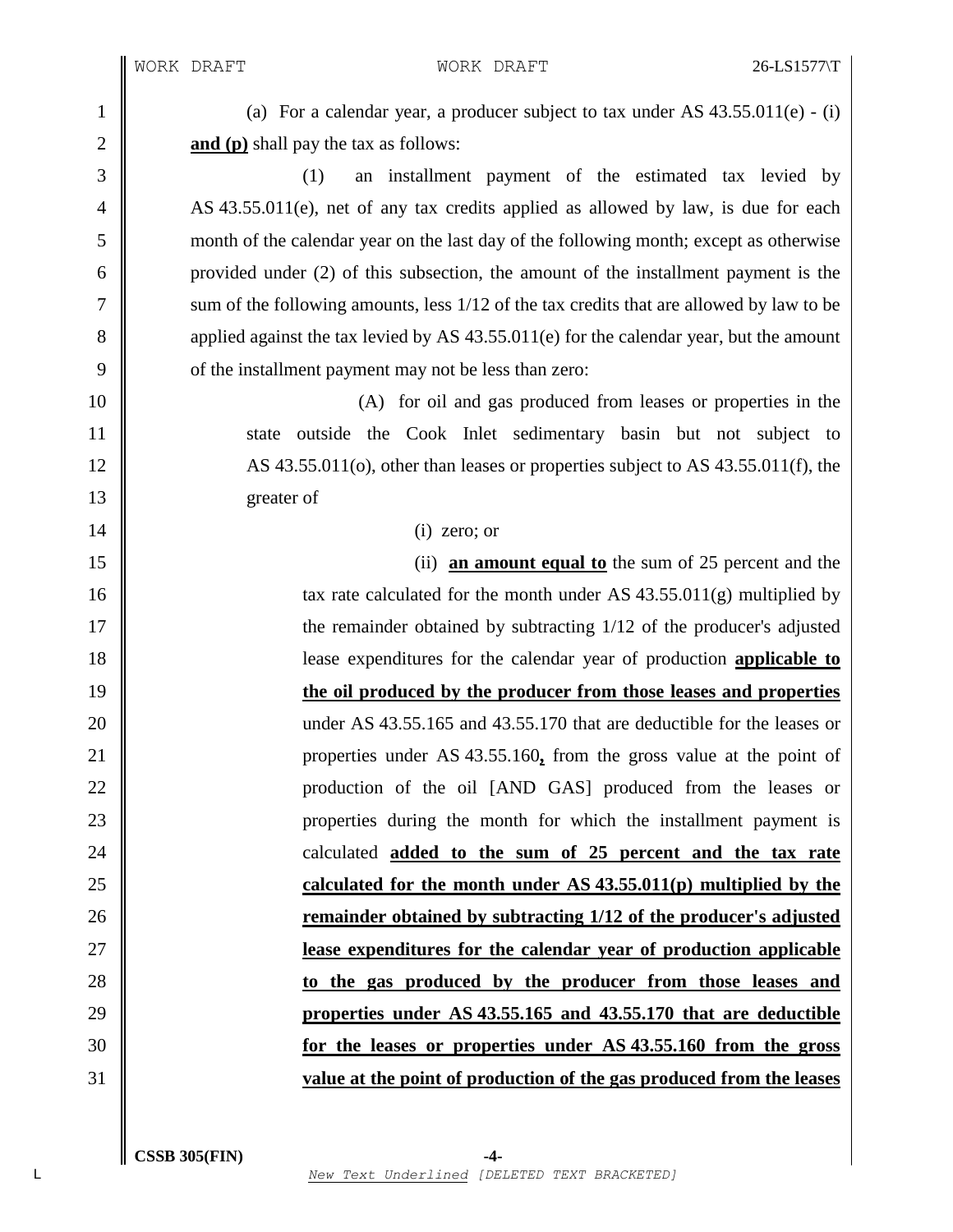| $\mathbf{1}$   | or properties during the month for which the installment payment            |
|----------------|-----------------------------------------------------------------------------|
| $\mathbf{2}$   | is calculated;                                                              |
| 3              | (B) for oil and gas produced from leases or properties subject              |
| $\overline{4}$ | to AS $43.55.011(f)$ , the greatest of                                      |
| 5              | $(i)$ zero;                                                                 |
| 6              | (ii)<br>zero percent, one percent, two percent, three                       |
| 7              | percent, or four percent, as applicable, of the gross value at the point of |
| 8              | production of the oil and gas produced from all leases or properties        |
| 9              | during the month for which the installment payment is calculated; or        |
| 10             | (iii) an amount equal to the sum of 25 percent and the                      |
| 11             | tax rate calculated for the month under AS $43.55.011(g)$ multiplied by     |
| 12             | the remainder obtained by subtracting 1/12 of the producer's adjusted       |
| 13             | lease expenditures for the calendar year of production <b>applicable to</b> |
| 14             | the oil produced by the producer from those leases and properties           |
| 15             | under AS 43.55.165 and 43.55.170 that are deductible for those leases       |
| 16             | or properties under AS 43.55.160, from the gross value at the point of      |
| 17             | production of the oil [AND GAS] produced from those leases or               |
| 18             | properties during the month for which the installment payment is            |
| 19             | calculated <b>added to the sum of 25 percent and the tax rate</b>           |
| 20             | calculated for the month under AS $43.55.011(p)$ multiplied by the          |
| 21             | remainder obtained by subtracting 1/12 of the producer's adjusted           |
| 22             | lease expenditures for the calendar year of production applicable           |
| 23             | to the gas produced by the producer from those leases and                   |
| 24             | properties under AS 43.55.165 and 43.55.170 that are deductible             |
| 25             | for those leases or properties under AS 43.55.160 from the gross            |
| 26             | value at the point of production of the gas produced from those             |
| 27             | leases or properties during the month for which the installment             |
| 28             | payment is calculated;                                                      |
| 29             | (C) for oil and gas produced from each lease or property                    |
| 30             | subject to AS $43.55.011(j)$ , (k), or (o), the greater of                  |
| 31             | $(i)$ zero; or                                                              |
|                |                                                                             |
|                |                                                                             |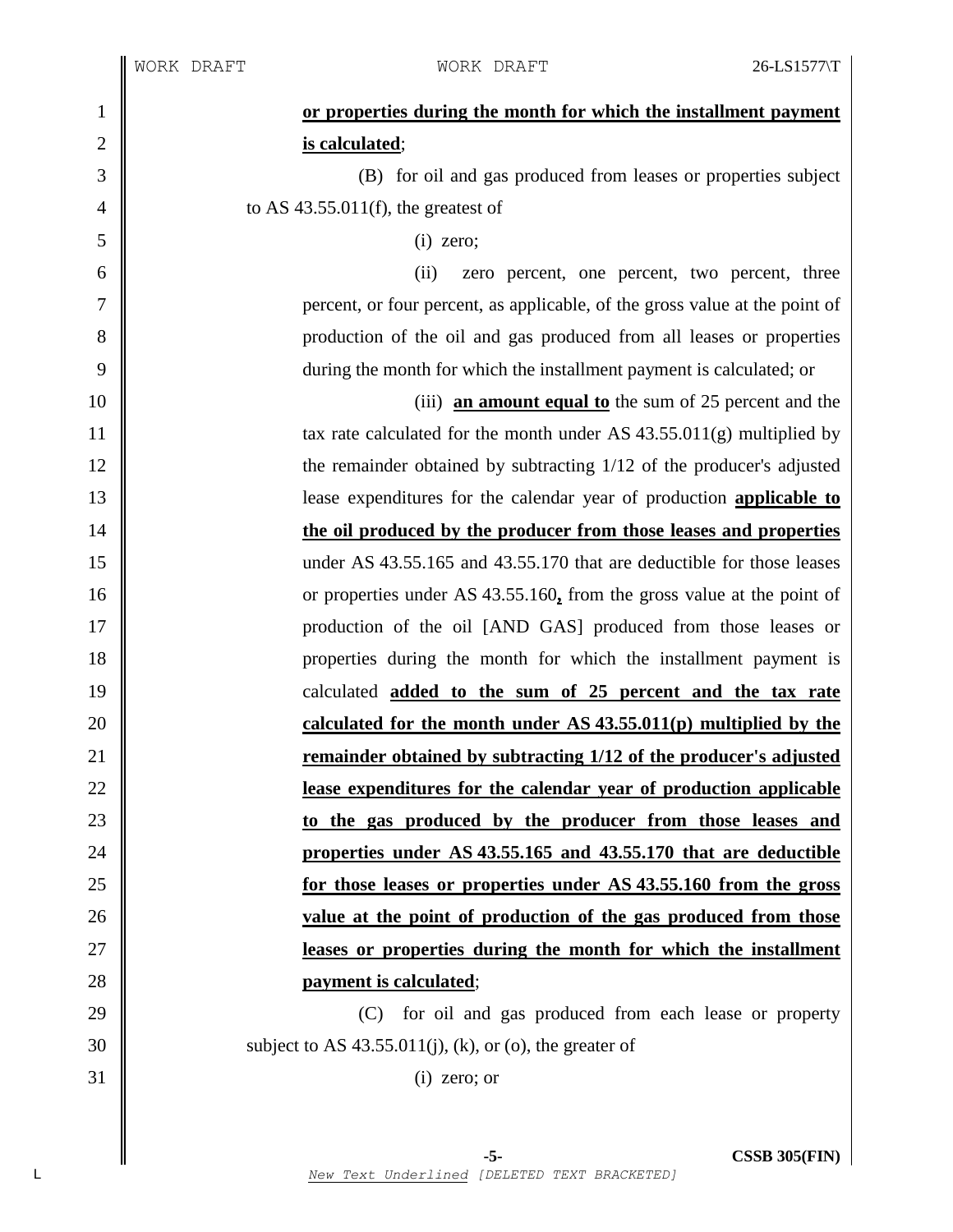(ii) **an amount equal to** the sum of 25 percent and the  $\parallel$  tax rate calculated for the month under AS 43.55.011(g) multiplied by the remainder obtained by subtracting 1/12 of the producer's adjusted lease expenditures for the calendar year of production **applicable to the oil produced by the producer from those leases and properties** under AS 43.55.165 and 43.55.170 that are deductible under 7 AS 43.55.160 for oil [OR GAS, RESPECTIVELY,] produced from the lease or property**,** from the gross value at the point of production of the **OU** oil [OR GAS, RESPECTIVELY,] produced from the lease or property during the month for which the installment payment is calculated **added to the sum of 25 percent and the tax rate calculated for the month under AS 43.55.011(g) multiplied by the remainder obtained by subtracting 1/12 of the producer's adjusted lease expenditures for the calendar year of production applicable to the gas produced by the producer from the lease or property under AS 43.55.165 and 43.55.170 that are deductible under AS 43.55.160 for gas produced from the lease or property, from the gross value at the point of production of the gas produced from the lease or property during the month for which the installment payment is calculated**;  $\parallel$  (2) an amount calculated under (1)(C) of this subsection for oil or gas **produced <u>before 2022</u>** from a lease or property subject to AS 43.55.011(j), (k), or (o) 22 may not exceed the product obtained by carrying out the calculation set out in

23 AS 43.55.011(j)(1) or (2) or 43.55.011(o), as applicable, for gas or set out in 24  $\parallel$  AS 43.55.011(k)(1) or (2), as applicable, for oil, but substituting in 25 AS 43.55.011(j)(1)(A) or (2)(A) or 43.55.011(o), as applicable, the amount of taxable 26 gas produced during the month for the amount of taxable gas produced during the 27 calendar year and substituting in AS  $43.55.011(k)(1)(A)$  or  $(2)(A)$ , as applicable, the 28 amount of taxable oil produced during the month for the amount of taxable oil 29 **produced during the calendar year;** 

30 (3) an installment payment of the estimated tax levied by 31 AS 43.55.011(i) for each lease or property is due for each month of the calendar year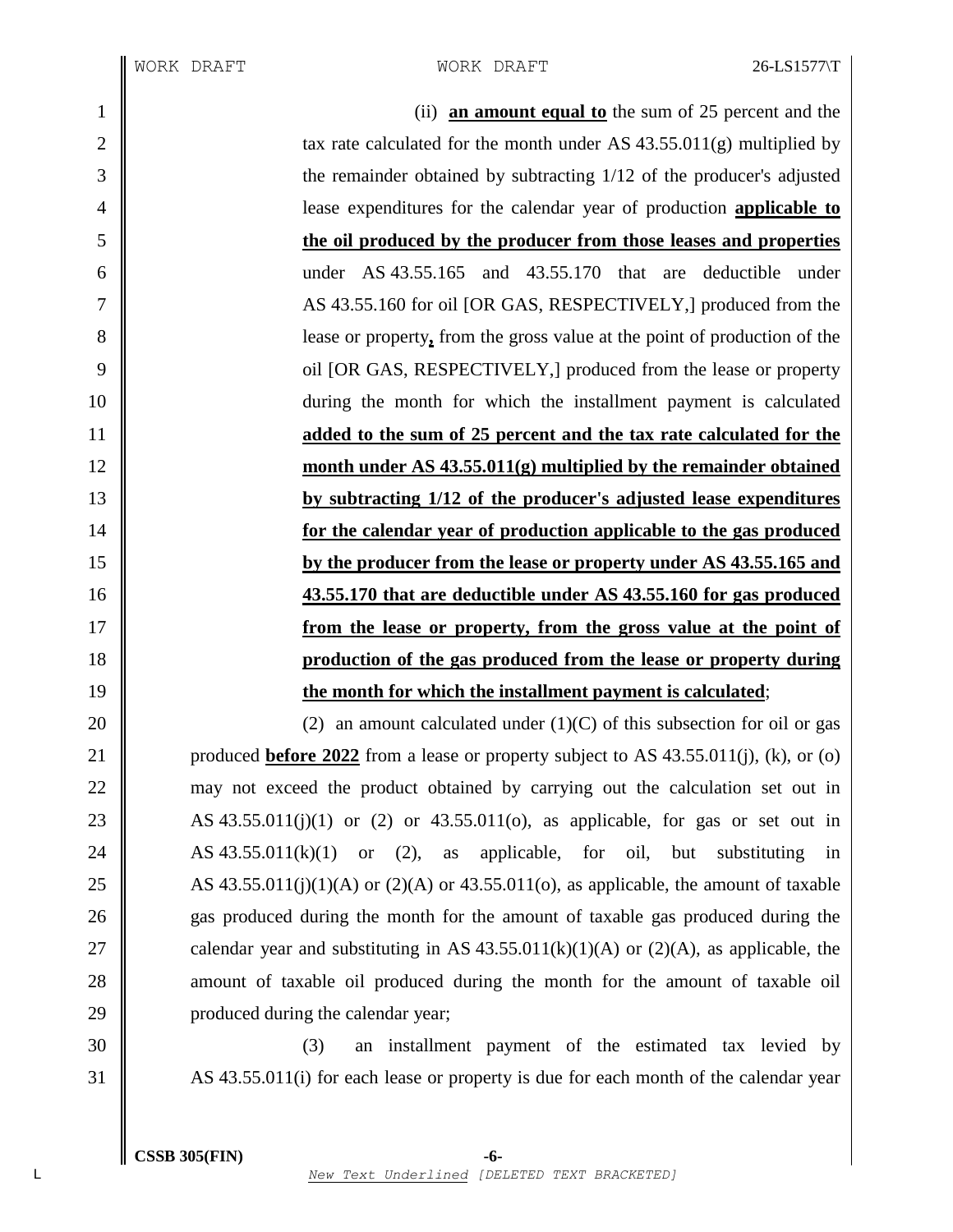WORK DRAFT WORK DRAFT 26-LS1577\T

1 on the last day of the following month; the amount of the installment payment is the 2 | sum of

 (A) the applicable tax rate for oil provided under AS 43.55.011(i), multiplied by the gross value at the point of production of the oil taxable under AS 43.55.011(i) and produced from the lease or property during the month; and

7 (B) the applicable tax rate for gas provided under 8 AS 43.55.011(i), multiplied by the gross value at the point of production of the 9 gas taxable under AS 43.55.011(i) and produced from the lease or property 10 || during the month;

11  $\parallel$  (4) any amount of tax levied by AS 43.55.011(e) or (i), net of any 12 credits applied as allowed by law, that exceeds the total of the amounts due as 13 installment payments of estimated tax is due on March 31 of the year following the 14 | calendar year of production.

15 **\* Sec. 6.** AS 43.55.020(d) is amended to read:

16 (d) In making settlement with the royalty owner for oil and gas that is taxable 17 under AS 43.55.011, the producer may deduct the amount of the tax paid on taxable 18 The royalty oil and gas, or may deduct taxable royalty oil or gas equivalent in value at the 19 time the tax becomes due to the amount of the tax paid. If the total deductions of 20 installment payments of estimated tax for a calendar year exceed the actual tax for that 21 calendar year, the producer shall, before April 1 of the following year, refund the 22 excess to the royalty owner. Unless otherwise agreed between the producer and the 23 Towalty owner, the amount of the tax paid under AS  $43.55.011(e)$  - (g) and (p) on 24 taxable royalty oil and gas for a calendar year, other than oil and gas the ownership or 25 Tight to which constitutes a landowner's royalty interest, is considered to be the gross 26 value at the point of production of the taxable royalty oil and gas produced during the  $27 \parallel$  calendar year multiplied by a figure that is a quotient, in which

28 (1) the numerator is the producer's total tax liability under 29  $\parallel$  AS 43.55.011(e) - (g) **and** (p) for the calendar year of production; and

30 (2) the denominator is the total gross value at the point of production 31  $\parallel$  of the oil and gas taxable under AS 43.55.011(e) - (g) **and (p)** produced by the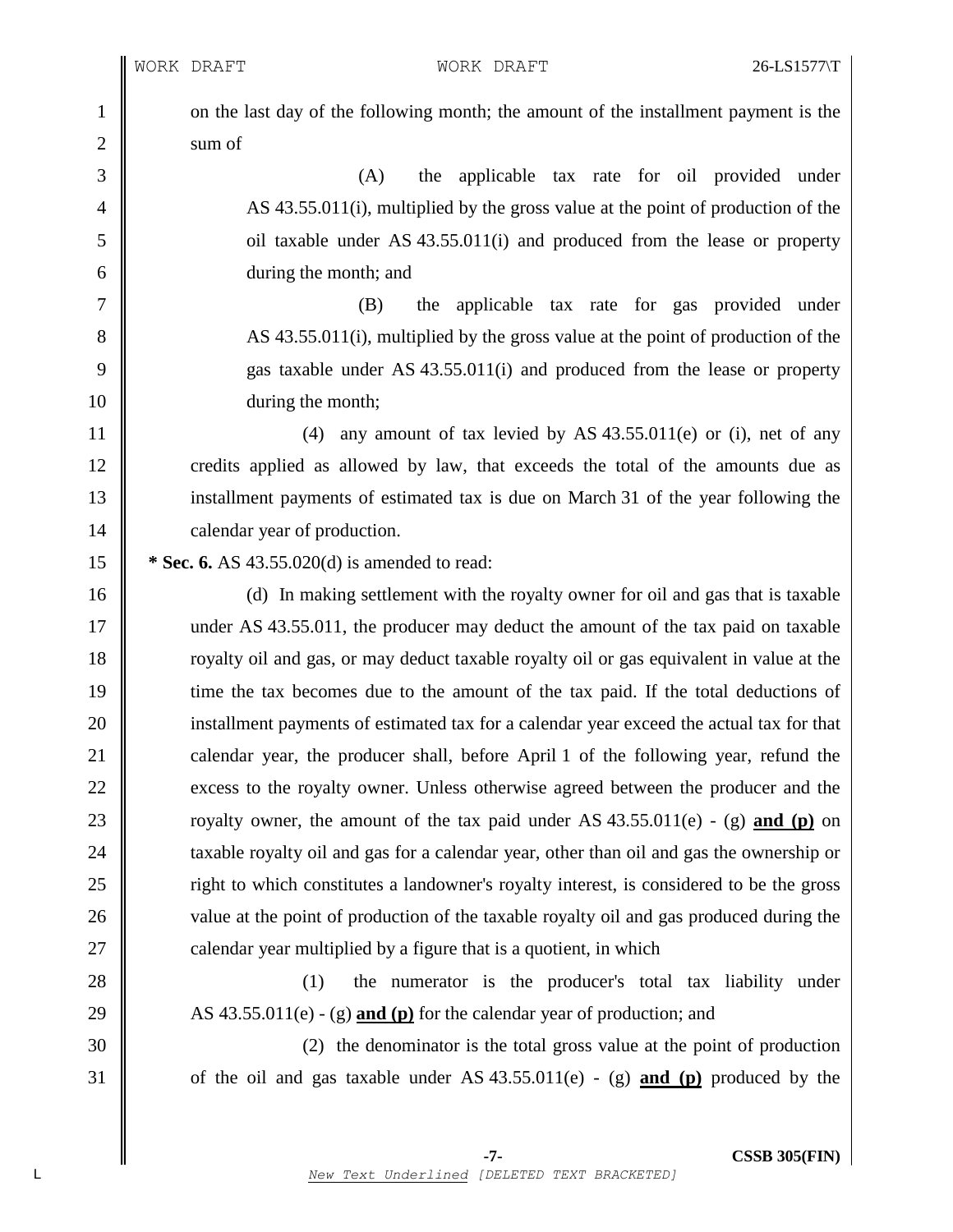I I

| $\mathbf{1}$   | producer from all leases and properties in the state during the calendar year.   |
|----------------|----------------------------------------------------------------------------------|
| $\overline{2}$ | * Sec. 7. AS 43.55.160(a) is amended to read:                                    |
| 3              | (a) Except as provided in (b) of this section, for the purposes of               |
| 4              | $(1)$ AS 43.55.011(e), the annual production tax value of the taxable            |
| 5              | (A) oil [AND GAS] produced during a calendar year from                           |
| 6              | leases or properties in the state that include land north of 68 degrees North    |
| 7              | latitude is the gross value at the point of production of the oil [AND GAS]      |
| 8              | taxable under AS $43.55.011(e)$ and produced by the producer from those leases   |
| 9              | or properties, less the producer's lease expenditures under AS 43.55.165 for the |
| 10             | calendar year applicable to the oil [AND GAS] produced by the producer from      |
| 11             | those leases or properties, as adjusted under AS 43.55.170;<br><b>THIS</b>       |
| 12             | SUBPARAGRAPH DOES<br>NOT APPLY TO<br><b>GAS</b><br><b>SUBJECT</b><br><b>TO</b>   |
| 13             | AS 43.55.011(o);]                                                                |
| 14             | oil [AND GAS] produced during a calendar year from<br>(B)                        |
| 15             | leases or properties in the state outside the Cook Inlet sedimentary basin, no   |
| 16             | part of which is north of 68 degrees North latitude, is the gross value at the   |
| 17             | point of production of the oil [AND GAS] taxable under AS 43.55.011(e) and       |
| 18             | produced by the producer from those leases or properties, less the producer's    |
| 19             | lease expenditures under AS 43.55.165 for the calendar year applicable to the    |
| 20             | oil [AND GAS] produced by the producer from those leases or properties, as       |
| 21             | adjusted under AS 43.55.170; [THIS SUBPARAGRAPH DOES NOT APPLY                   |
| 22             | TO GAS SUBJECT TO AS 43.55.011(o);]                                              |
| 23             | oil produced during a calendar year from a lease or<br>(C)                       |
| 24             | property in the Cook Inlet sedimentary basin is the gross value at the point of  |
| 25             | production of the oil taxable under AS $43.55.011(e)$ and produced by the        |
| 26             | producer from that lease or property, less the producer's lease expenditures     |
| 27             | under AS 43.55.165 for the calendar year applicable to the oil produced by the   |
| 28             | producer from that lease or property, as adjusted under AS 43.55.170;            |
| 29             | gas produced during a calendar year from a lease or<br>(D)                       |
| 30             | property in the Cook Inlet sedimentary basin is the gross value at the point of  |
| 31             | production of the gas taxable under AS $43.55.011(e)$ and produced by the        |
|                |                                                                                  |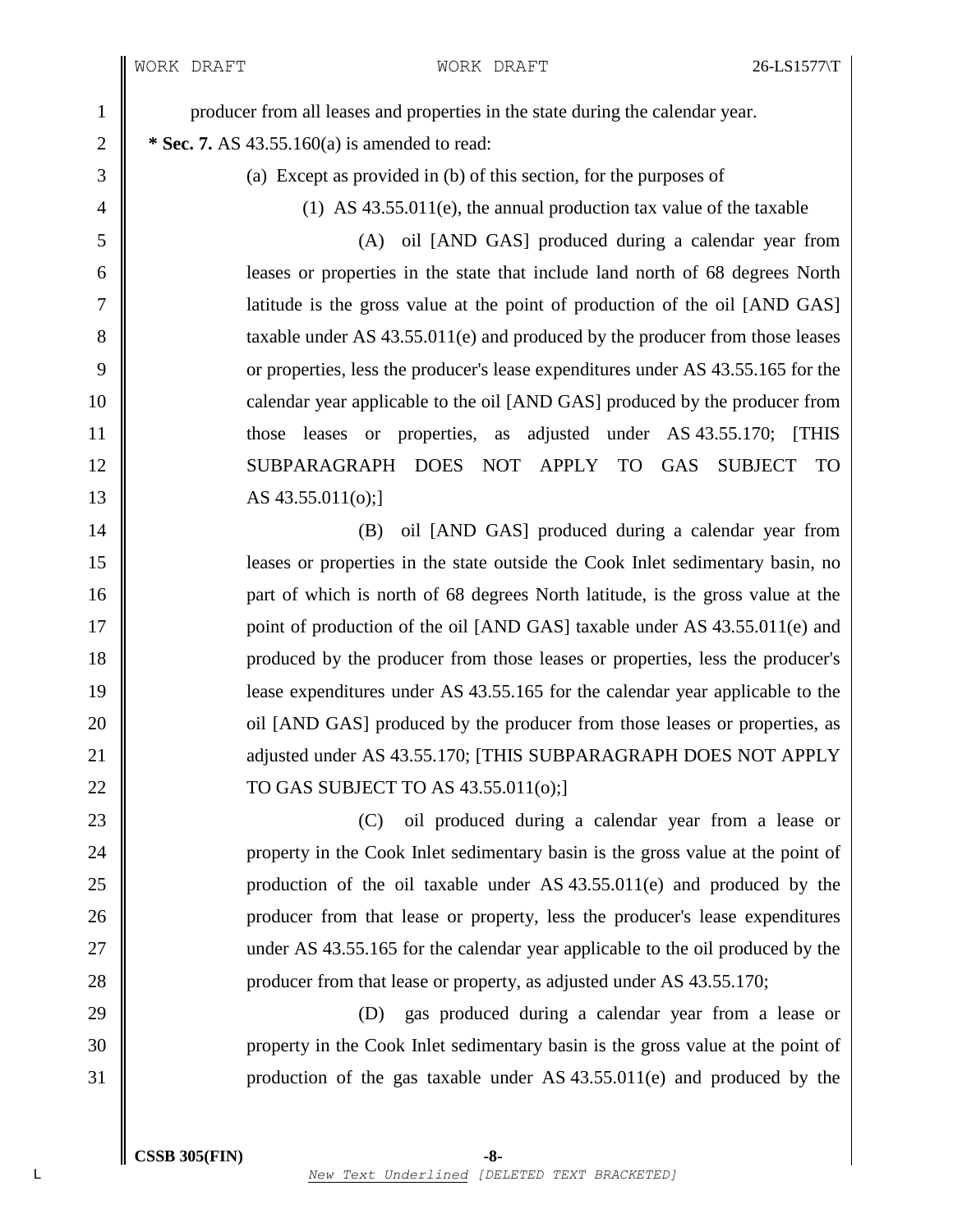WORK DRAFT WORK DRAFT 26-LS1577\T

 producer from that lease or property, less the producer's lease expenditures 2 under AS 43.55.165 for the calendar year applicable to the gas produced by the 3 producer from that lease or property, as adjusted under AS 43.55.170;

 (E) gas produced during a calendar year from a lease or property outside the Cook Inlet sedimentary basin and used in the state is the gross value at the point of production of that gas taxable under AS 43.55.011(e) and produced by the producer from that lease or property, less the producer's lease expenditures under AS 43.55.165 for the calendar year applicable to that gas produced by the producer from that lease or property, as 10 diusted under AS 43.55.170;

 **(F) gas produced during a calendar year from leases or properties in the state that include land north of 68 degrees North latitude is the gross value at the point of production of the gas taxable under AS 43.55.011(e) and produced by the producer from those leases or properties, less the producer's lease expenditures under AS 43.55.165 for the calendar year applicable to the gas produced by the producer from those leases or properties, as adjusted under AS 43.55.170; this subparagraph does not apply to gas used in the state;**

 **(G) gas produced during a calendar year from leases or properties in the state outside the Cook Inlet sedimentary basin, no part of which is north of 68 degrees North latitude, is the gross value at the point of production of the gas taxable under AS 43.55.011(e) and produced by the producer from those leases or properties, less the producer's lease expenditures under AS 43.55.165 for the calendar year applicable to the gas produced by the producer from those leases or properties, as adjusted under AS 43.55.170; this subparagraph does not apply to gas used in the state;**

28 (2) AS 43.55.011(g) **and** (p), the monthly production tax value of the taxable **oil produced during a month from**

 (A) oil [AND GAS] produced during a month from leases or properties in the state that include land north of 68 degrees North latitude is the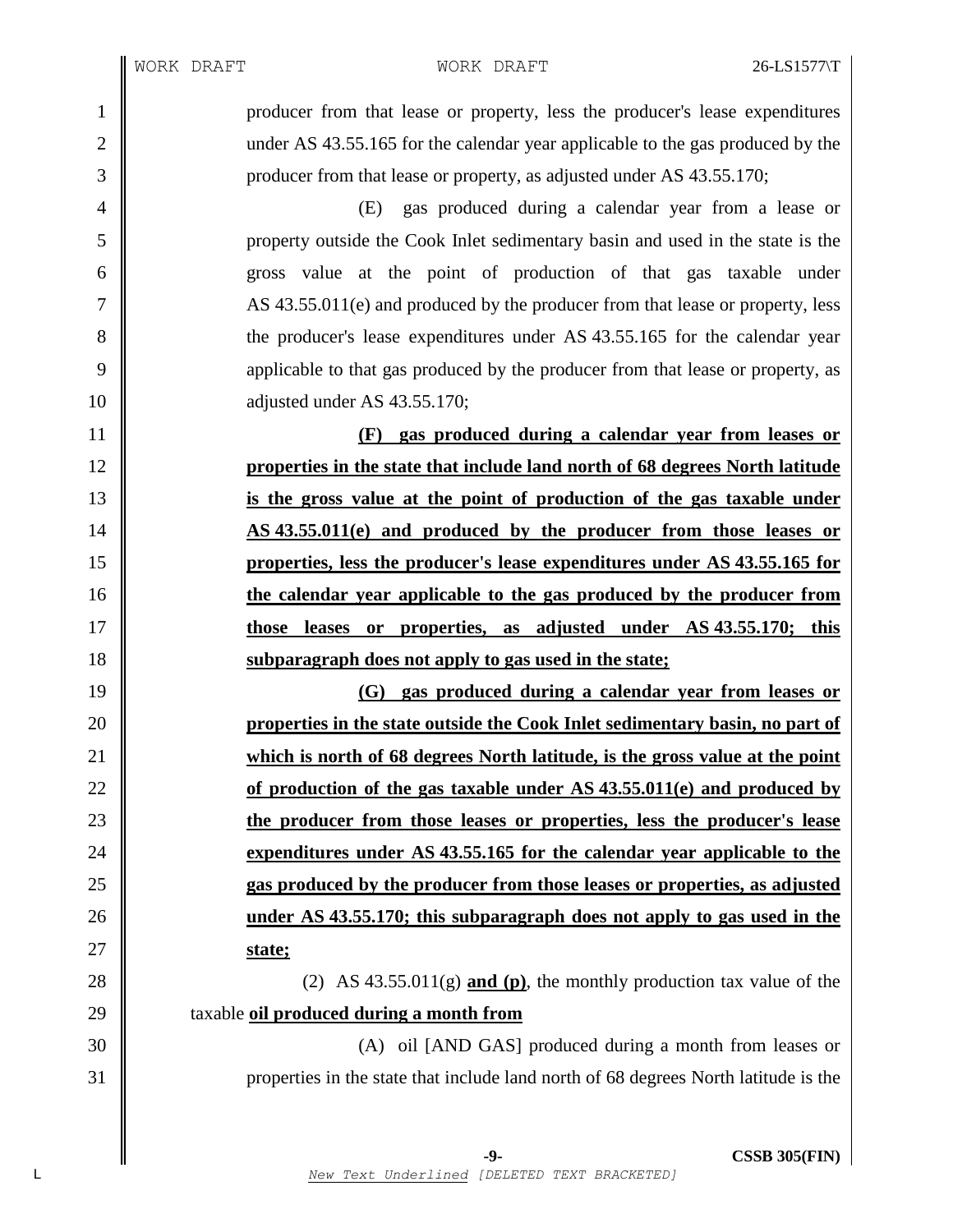1 gross value at the point of production of the oil [AND GAS] taxable under 2 AS 43.55.011(e) and produced by the producer from those leases or properties, 3 less 1/12 of the producer's lease expenditures under AS 43.55.165 for the 4 calendar year applicable to the oil [AND GAS] produced by the producer from 5 those leases or properties, as adjusted under AS 43.55.170; [THIS 6 SUBPARAGRAPH DOES NOT APPLY TO GAS SUBJECT TO  $7 \parallel$  AS 43.55.011(o);

**(B)** oil [AND GAS] produced during a month from leases or properties in the state outside the Cook Inlet sedimentary basin, no part of which is north of 68 degrees North latitude, is the gross value at the point of 11 | production of the oil [AND GAS] taxable under AS 43.55.011(e) and produced by the producer from those leases or properties, less 1/12 of the producer's lease expenditures under AS 43.55.165 for the calendar year applicable to the **||** oil [AND GAS] produced by the producer from those leases or properties, as 15 || adjusted under AS 43.55.170; [THIS SUBPARAGRAPH DOES NOT APPLY TO GAS SUBJECT TO AS 43.55.011(o);]

17 || 18 Cook Inlet sedimentary basin is the gross value at the point of production of 19 the oil taxable under AS 43.55.011(e) and produced by the producer from that 20 || lease or property, less  $1/12$  of the producer's lease expenditures under 21 AS 43.55.165 for the calendar year applicable to the oil produced by the 22 **producer from that lease or property, as adjusted under AS 43.55.170;** 

23 (D) gas produced during a month from a lease or property in **the Cook Inlet sedimentary basin is the gross value at the point of production**  $\parallel$  of the gas taxable under AS 43.55.011(e) and produced by the producer from **that lease or property, less** 1/12 of the producer's lease expenditures under 27 AS 43.55.165 for the calendar year applicable to the gas produced by the **producer from that lease or property, as adjusted under AS 43.55.170;** 

29 (E) gas produced during a month from a lease or property 30 || outside the Cook Inlet sedimentary basin and used in the state is the gross 31 value at the point of production of that gas taxable under AS 43.55.011(e) and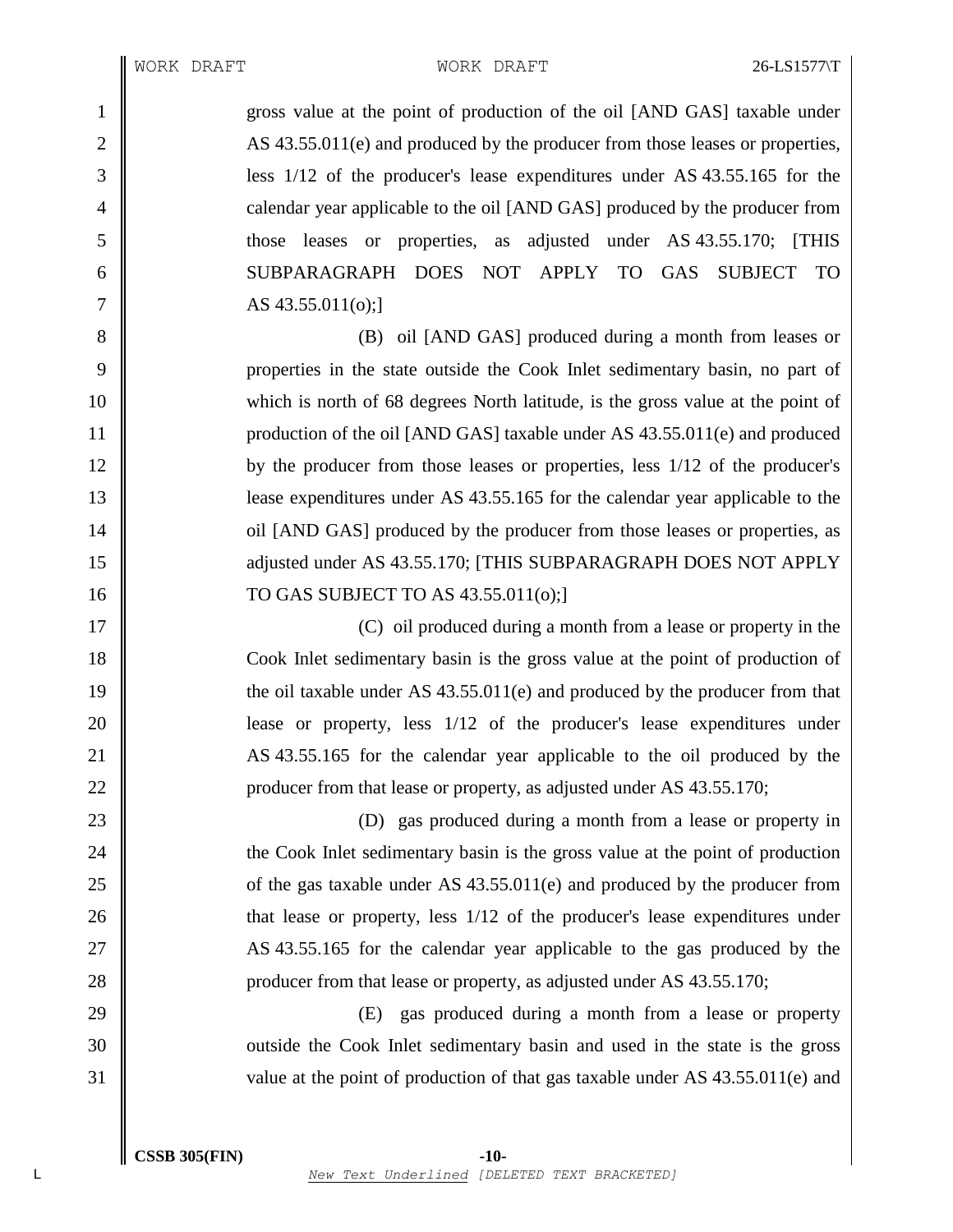produced by the producer from that lease or property, less 1/12 of the 2 || producer's lease expenditures under AS 43.55.165 for the calendar year applicable to that gas produced by the producer from that lease or property, as adjusted under AS 43.55.170**;**

 **(F) gas produced during a month from leases or properties in the state that include land north of 68 degrees North latitude is the gross value at the point of production of the gas taxable under AS 43.55.011(e) and produced by the producer from those leases or properties, less 1/12 of the producer's lease expenditures under AS 43.55.165 for the calendar year applicable to the gas produced by the producer from those leases or properties, as adjusted under AS 43.55.170; this subparagraph does not apply to gas used in the state;**

 **(G) gas produced during a month from leases or properties in the state outside the Cook Inlet sedimentary basin, no part of which is north of 68 degrees North latitude, is the gross value at the point of production of the gas taxable under AS 43.55.011(e) and produced by the producer from those leases or properties, less 1/12 of the producer's lease expenditures under AS 43.55.165 for the calendar year applicable to the gas produced by the producer from those leases or properties, as adjusted under AS 43.55.170; this subparagraph does not apply to gas used in the state**.

**\*** Sec. 8. AS 43.55.165(h) is amended to read:

 (h) The department shall adopt regulations that provide for reasonable methods of allocating costs between oil and gas, between gas subject to 25 AS 43.55.011(o) and other gas, and between leases or properties in those 26 circumstances where an allocation of costs is required to determine lease expenditures  $\parallel$  that are costs of exploring for, developing, or producing oil deposits or costs of 28 exploring for, developing, or producing gas deposits, or that are costs of exploring for, developing, or producing oil or gas deposits located within different leases or properties. **When determining a reasonable method of allocating lease expenditures between the production of oil and the production of gas, the**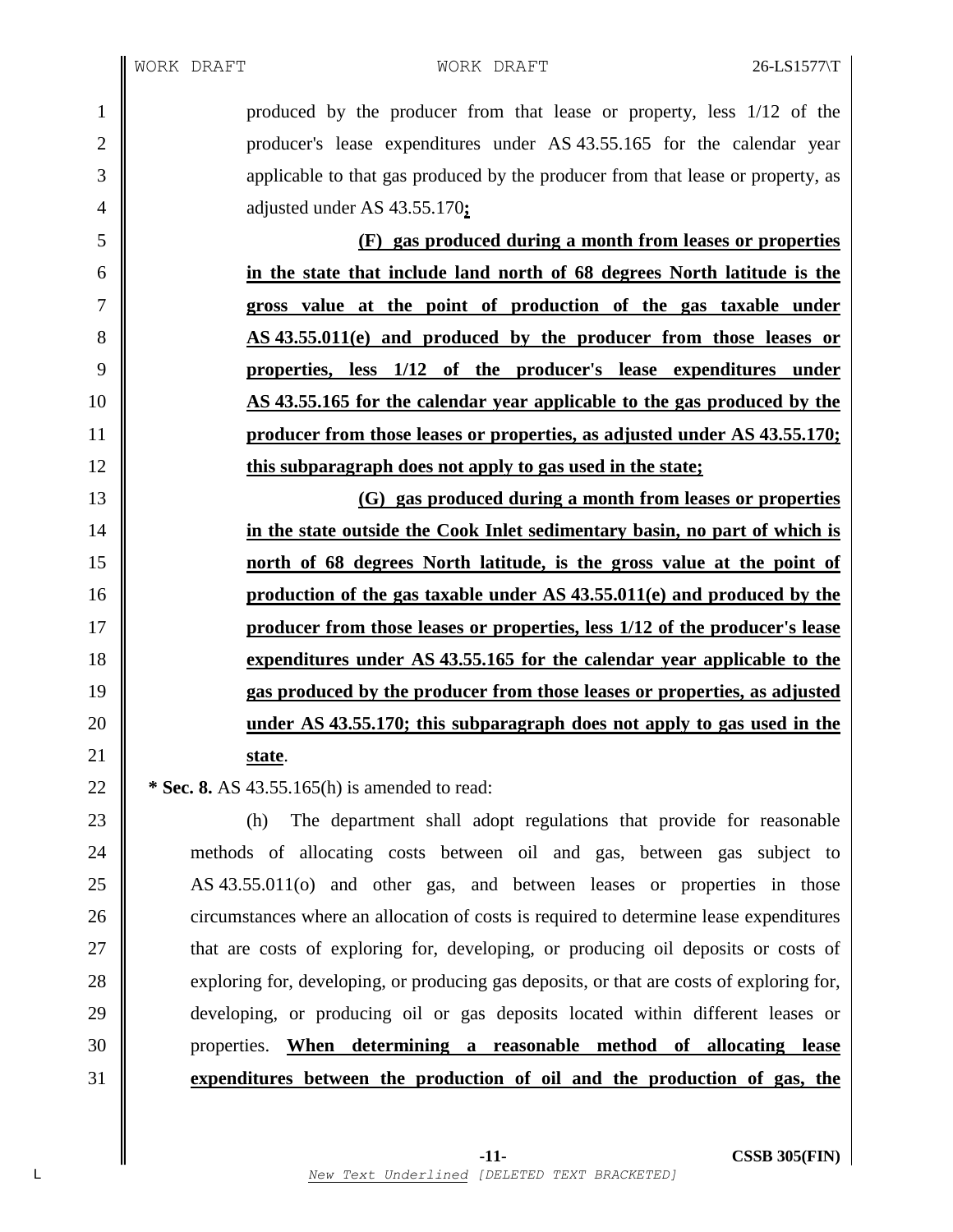1 **department shall consider allocating lease expenditures in proportion to the BTU** 2 **equivalent barrels of oil produced and gas produced from each lease or property.** 3 **\* Sec. 9.** AS 43.55.170 is amended by adding a new subsection to read:

 (d) The department shall adopt regulations that provide for reasonable methods of allocating the adjustments to a producer's lease expenditures in (a) of this 6 section and the payments and credits described in (b) of this section between oil and gas, between gas subject to AS 43.55.011(o) and other gas, and between leases or properties in those circumstances where an allocation of costs is required to determine lease expenditures that are costs of exploring for, developing, or producing oil deposits, or costs of exploring for, developing, or producing gas deposits, or that are costs of exploring for, developing, or producing oil or gas deposits located within different leases or properties. When determining a reasonable method of allocating the 13 dijustments to a producer's lease expenditures between the production of oil and the production of gas, the department shall consider allocating the adjustments in proportion to the lease expenditures allocated to the production of oil and the 16 || production of gas under regulations adopted by the department under

 $17 \parallel$  AS 43.55.165(h).

18 **\* Sec. 10.** The uncodified law of the State of Alaska is amended by adding a new section to 19  $\parallel$  read:

20 TRANSITION: INSTALLMENT PAYMENTS OF TAX. A producer required to 21 || make an installment payment of tax under AS  $43.55.020(a)(1)$  after December 31, 2009, and 22 **before** the effective date of this Act, and that underpaid the amount due for the installment 23 payment because of the retroactive application of secs. 2 - 4 and 7 of this Act, shall submit the 24 || amount of any underpayment on the date the first installment payment is due under 25 AS 43.55.020(a)(1) after the effective date of this Act. Interest on the amount of an 26 underpayment due because of the retroactive application of secs. 2 - 4 and 7 of this Act does 27 || not accrue until the day after the date the first installment payment is due under 28  $\parallel$  AS 43.55.020(a)(1) after the effective date of this Act.

29 **\* Sec. 11.** The uncodified law of the State of Alaska is amended by adding a new section to  $30$  | read:

31 RETROACTIVITY. Sections 2 - 4 and 7 of this Act are retroactive to January 1, 2010.